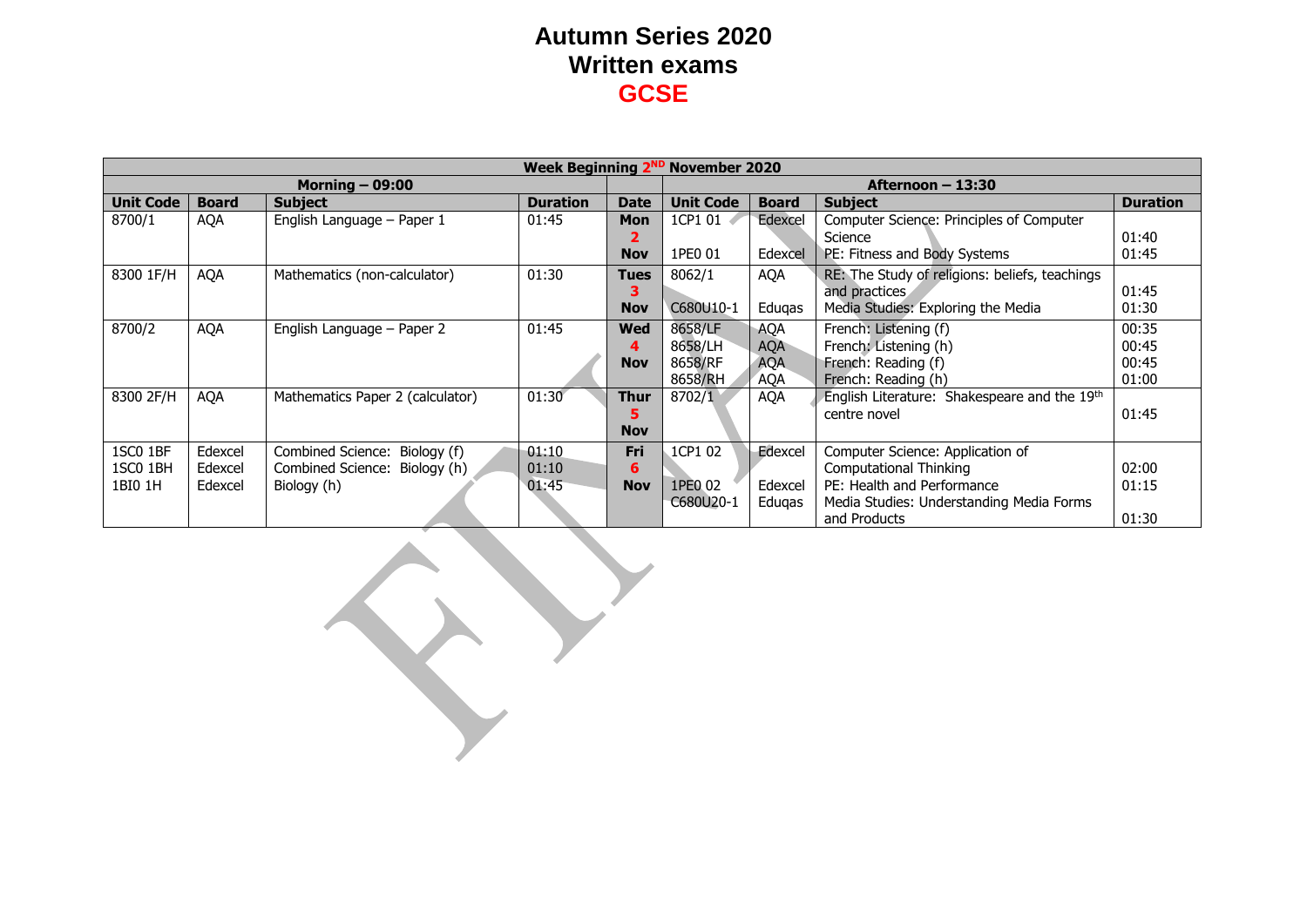|                                             | Week Beginning 9th November 2020 |                                                                                           |                         |                                 |                                                     |                                                                 |                                                                                                                                                    |                                           |  |  |
|---------------------------------------------|----------------------------------|-------------------------------------------------------------------------------------------|-------------------------|---------------------------------|-----------------------------------------------------|-----------------------------------------------------------------|----------------------------------------------------------------------------------------------------------------------------------------------------|-------------------------------------------|--|--|
|                                             |                                  | Morning $-$ 09:00                                                                         |                         |                                 |                                                     | Afternoon - 13:30                                               |                                                                                                                                                    |                                           |  |  |
| <b>Unit Code</b>                            | <b>Board</b>                     | <b>Subject</b>                                                                            | <b>Duration</b>         | <b>Date</b>                     | <b>Unit Code</b>                                    | <b>Duration</b><br><b>Board</b><br><b>Subject</b>               |                                                                                                                                                    |                                           |  |  |
| 8300 3F/H                                   | <b>AQA</b>                       | Mathematics Paper 3 (calculator)                                                          | 01:30                   | Mon<br>g<br><b>Nov</b>          | 1BS0 01                                             | Edexcel                                                         | <b>Business: Investigating Small Business</b>                                                                                                      | 01:30                                     |  |  |
| 1SC0 1CF<br>1SC0 1CH<br>1CH <sub>0</sub> 1H | Edexcel<br>Edexcel<br>Edexcel    | Combined Science: Chemistry (f)<br>Combined Science: Chemistry (h)<br>Chemistry (f)       | 01:10<br>01:10<br>01:45 | <b>Tues</b><br>10<br><b>Nov</b> | 8062 2A                                             | <b>AQA</b>                                                      | <b>RE:</b> Thematic studies                                                                                                                        | 01:45                                     |  |  |
| J384/01                                     | <b>OCR</b>                       | Geography: Our natural world                                                              | 01:15                   | Wed<br>11<br><b>Nov</b>         | 8658/WF<br>8658/WH<br>1HI0 10                       | <b>AQA</b><br><b>AQA</b><br>Edexcel                             | French: Writing (f)<br>French: Writing (h)<br>History: Thematic study & historic<br>environment - Crime and punishment in<br>Britain c1000-present | 01:00<br>01:15<br>01:15                   |  |  |
| 8702/2                                      | <b>AQA</b>                       | English Literature: Modern texts and<br>poetry                                            | 02:15                   | <b>Thur</b><br>12<br><b>Nov</b> | 8698/LF<br>8698/LH<br>8698/RF<br>8698/RH<br>1DT0 1F | <b>AQA</b><br><b>AQA</b><br><b>AQA</b><br><b>AQA</b><br>Edexcel | Spanish: Listening (f)<br>Spanish: Listening (h)<br>Spanish: Reading (f)<br>Spanish: Reading (h)<br>DT: Timbers                                    | 00:35<br>00:45<br>00:45<br>01:00<br>01:45 |  |  |
| 1SC0 1PF<br>1SC0 1PH<br>1PH0 1H             | Edexcel<br>Edexcel<br>Edexcel    | Combined Science: Physics (f)<br>Combined Science: Physics (h)<br>Chemistry (h)<br>$\sim$ | 01:10<br>01:10<br>01:45 | Fri<br>13<br><b>Nov</b>         |                                                     |                                                                 |                                                                                                                                                    |                                           |  |  |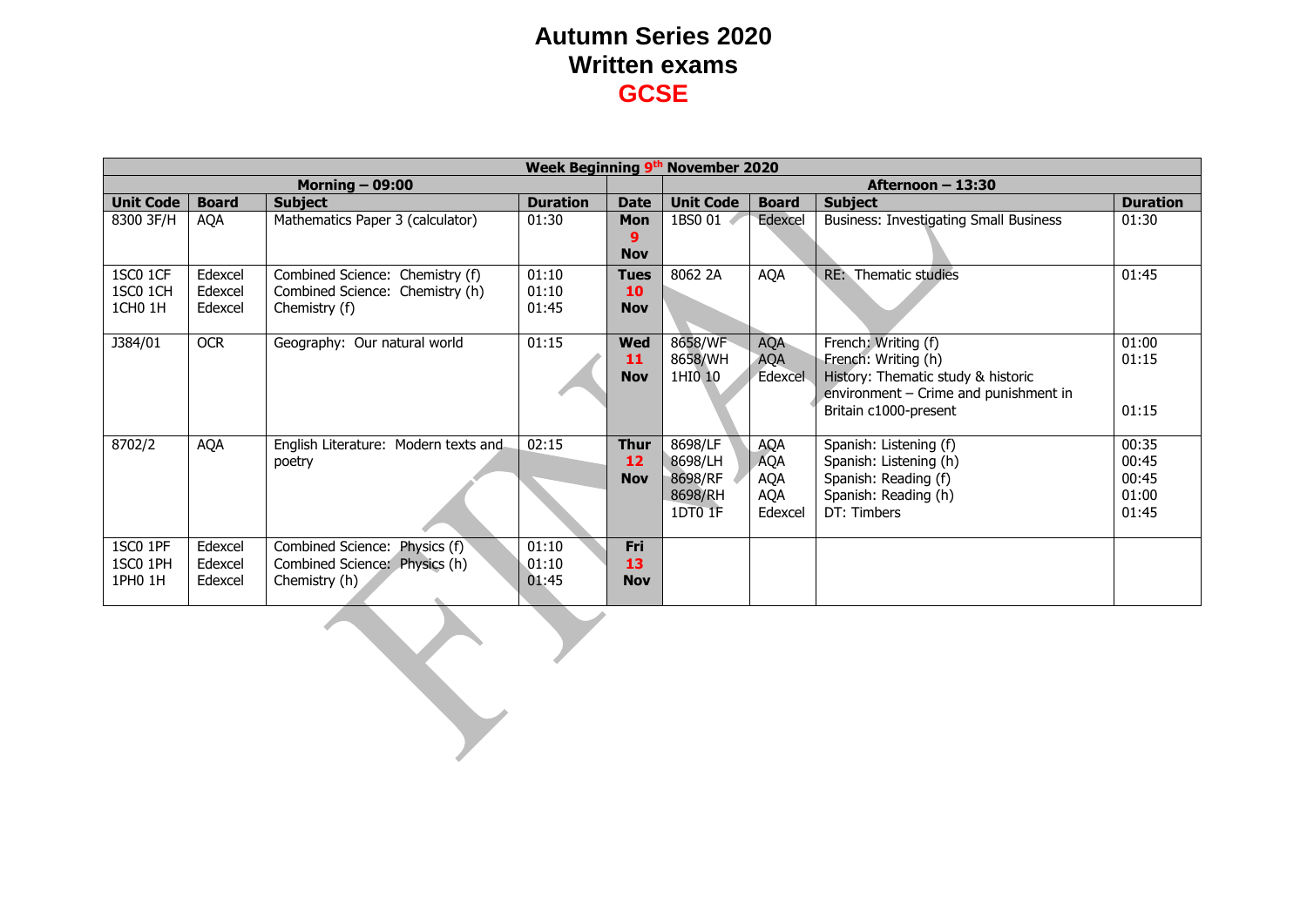|                     | Week Beginning 16th November 2020 |                                      |                 |             |                   |                  |                                     |                 |  |  |
|---------------------|-----------------------------------|--------------------------------------|-----------------|-------------|-------------------|------------------|-------------------------------------|-----------------|--|--|
|                     |                                   | Morning $-$ 09:00                    |                 |             | Afternoon - 13:30 |                  |                                     |                 |  |  |
| <b>Unit Code</b>    | <b>Board</b>                      | <b>Subject</b>                       | <b>Duration</b> | <b>Date</b> | <b>Unit Code</b>  | <b>Board</b>     | <b>Subject</b>                      | <b>Duration</b> |  |  |
| 1HI0 2R             | Edexcel                           | History: Superpower relations & the  |                 | <b>Mon</b>  | 8668/LF           | <b>AQA</b>       | German: Listening (f)               | 00:35           |  |  |
|                     |                                   | Cold War 1941-91 / Early Elizabethan |                 | <b>16</b>   | 8668/LH           | <b>AQA</b>       | German: Listening (h)               | 00:45           |  |  |
|                     |                                   | England 1558-88                      | 01:45           | <b>Nov</b>  | 8668/RF           | AQA              | German: Reading (f)                 | 00:45           |  |  |
|                     |                                   |                                      |                 |             | 8668/RH           | AQA              | German: Reading (h)                 | 01:00           |  |  |
|                     |                                   |                                      |                 |             | 1BS0/02           | Edexcel          | Business: Building a Business       | 01:30           |  |  |
|                     |                                   |                                      |                 |             | C690U30-1         | Eduqas           | Drama: Interpreting Theatre         | 01:30           |  |  |
| J384/02             | <b>OCR</b>                        | Geography: People and society        | 01:15           | <b>Tues</b> | 8698/WF           | <b>AQA</b>       | Spanish: Writing (f)                | 01:00           |  |  |
|                     |                                   |                                      |                 | 17          | 8698/WH           | <b>AQA</b>       | Spanish: Writing (h)                | 01:15           |  |  |
|                     |                                   |                                      |                 | <b>Nov</b>  | 1MU0 03           | Edexcel          | Music Component 3: Appraising       | 01:45           |  |  |
|                     |                                   |                                      |                 |             | J309/1            | OCR <sup>-</sup> | Food preparation and nutrition      | 01:30           |  |  |
| 1SC0 2BF            | Edexcel                           | Combined Science: Biology (f)        | 01:10           | <b>Wed</b>  |                   |                  |                                     |                 |  |  |
| 1SC0 2BH            | Edexcel                           | Combined Science: Biology (h)        | 01:10           | 18          |                   |                  |                                     |                 |  |  |
| 1BI0 2H             | Edexcel                           | Biology (h)                          | 01:45           | <b>Nov</b>  |                   |                  |                                     |                 |  |  |
| 1HI0 31             | Edexcel                           | History: Modern depth study -        |                 | <b>Thur</b> | 8668/WF           | <b>AQA</b>       | German: Writing (f)                 | 01:00           |  |  |
|                     |                                   | Weimar & Nazi Germany 1918-39        | 01:20           | 19          | 8668/WH           | <b>AQA</b>       | German: Writing (h)                 | 01:15           |  |  |
|                     |                                   |                                      |                 | <b>Nov</b>  |                   |                  |                                     |                 |  |  |
| 1SC0 2CF            | Edexcel                           | Combined Science (f)                 | 01:10           | Fri         | J384/03           | <b>OCR</b>       | Geography: Geographical exploration | 01:30           |  |  |
| 1SC0 2CH            | Edexcel                           | Combined Science (h)                 | 01:10           | 20          |                   |                  |                                     |                 |  |  |
| 1CH <sub>0</sub> 2H | Edexcel                           | Chemistry (h)                        | 01:45           | <b>Nov</b>  |                   |                  |                                     |                 |  |  |
|                     |                                   |                                      |                 |             |                   |                  |                                     |                 |  |  |
|                     |                                   |                                      |                 |             |                   |                  |                                     |                 |  |  |
|                     |                                   |                                      |                 |             |                   |                  |                                     |                 |  |  |
|                     |                                   |                                      |                 |             |                   |                  |                                     |                 |  |  |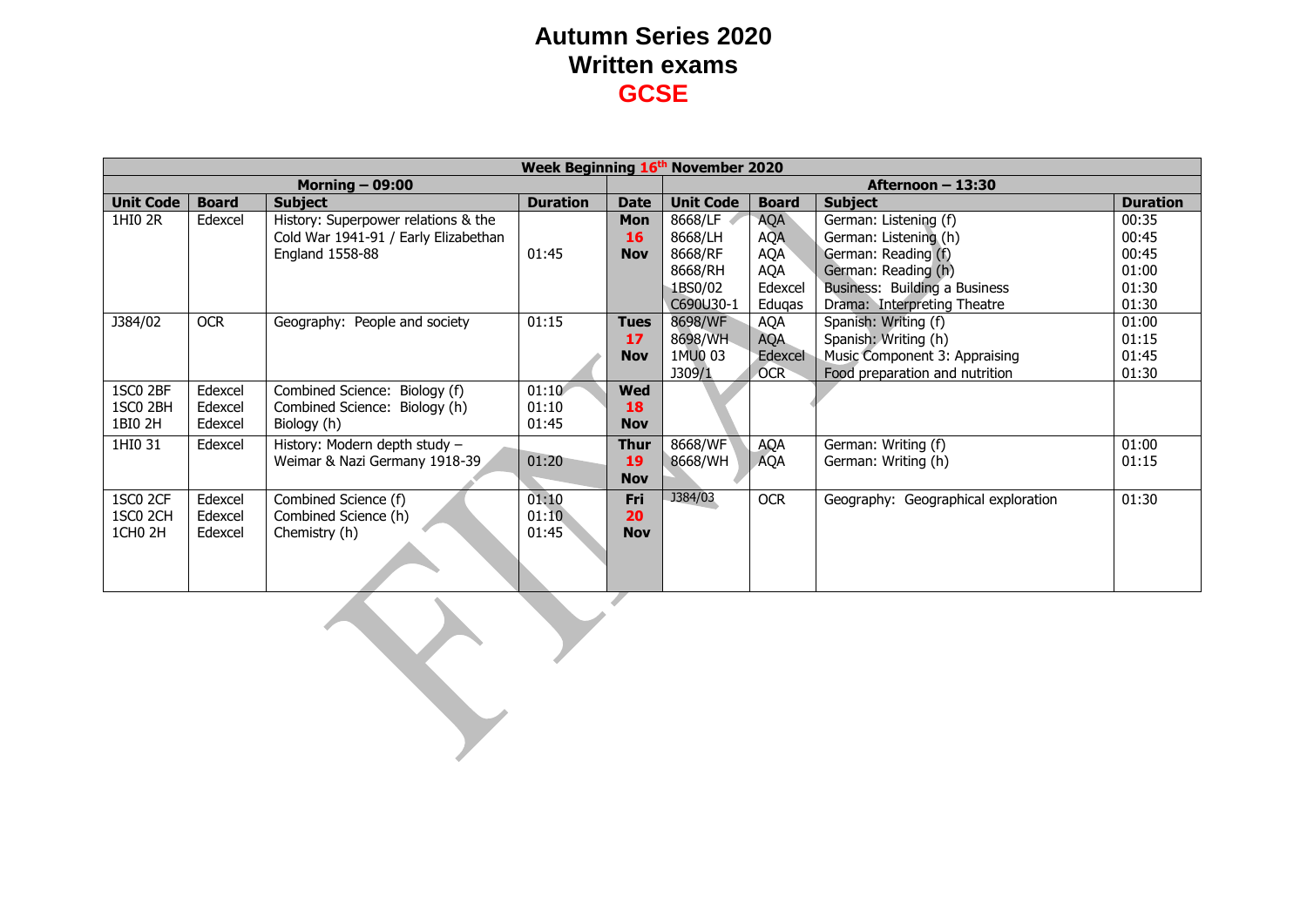|                   | Week Beginning 23rd November 2020 |                      |                 |                                                                   |                            |                   |                |                 |  |  |
|-------------------|-----------------------------------|----------------------|-----------------|-------------------------------------------------------------------|----------------------------|-------------------|----------------|-----------------|--|--|
| Morning $-$ 09:00 |                                   |                      |                 |                                                                   |                            | Afternoon - 13:30 |                |                 |  |  |
| <b>Unit Code</b>  | <b>Board</b>                      | <b>Subject</b>       | <b>Duration</b> | <b>Date</b>                                                       | <b>Unit</b><br><b>Code</b> | <b>Board</b>      | <b>Subject</b> | <b>Duration</b> |  |  |
| 1PH0 2H           | Edexcel                           | Physics (h)          | 01:45           | Mon                                                               |                            |                   |                |                 |  |  |
| 1SC0 2PF          | Edexcel                           | Combined Science (f) | 01:10           | 23                                                                |                            |                   |                |                 |  |  |
| 1SC0 2PH          | Edexcel                           | Combined Science (h) | 01:10           | <b>Nov</b>                                                        |                            |                   |                |                 |  |  |
|                   |                                   |                      |                 | <b>Tues</b><br>24<br><b>Nov</b><br><b>Wed</b><br>25<br><b>Nov</b> |                            |                   |                |                 |  |  |
|                   |                                   |                      |                 | <b>Thur</b><br>26<br><b>Nov</b>                                   |                            |                   |                |                 |  |  |
|                   |                                   |                      |                 | Fri<br>27<br><b>Nov</b>                                           |                            |                   |                |                 |  |  |

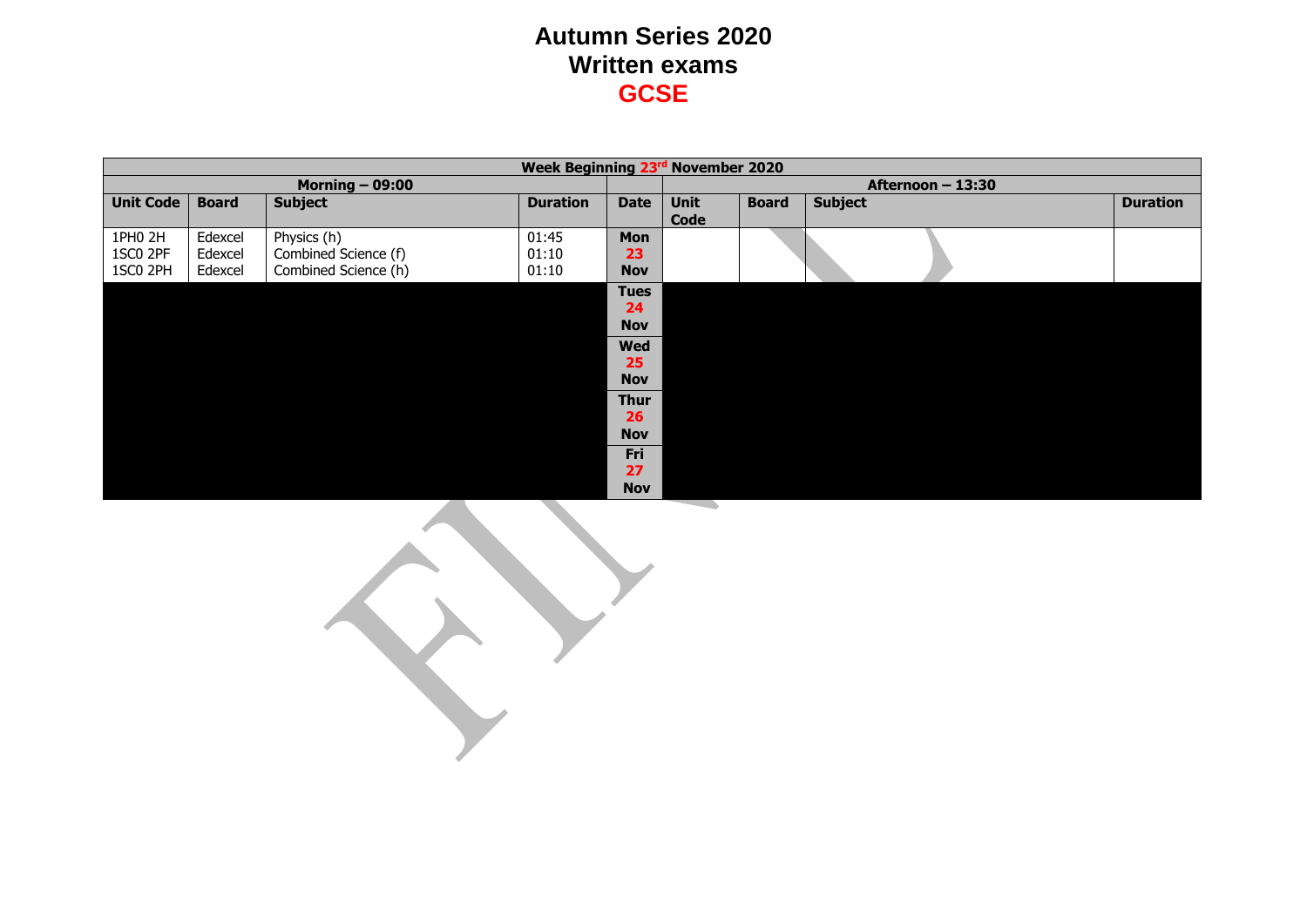| <b>Subject</b>                         | <b>Component Title</b>                       | <b>Component Code</b> | <b>Exam Date</b>                                                                                                                                         | <b>Exam Session</b> | <b>Duration</b> |  |  |
|----------------------------------------|----------------------------------------------|-----------------------|----------------------------------------------------------------------------------------------------------------------------------------------------------|---------------------|-----------------|--|--|
| Biology                                | Science (Biology) Paper 1                    | 1BI0 1F/1H            | 6 Nov 2020                                                                                                                                               | AM                  | 1h 45m          |  |  |
|                                        | Science (Biology) Paper 2                    | 1BI0 2F/2H            | 18 Nov 2020                                                                                                                                              | AM                  | 1h 45m          |  |  |
| <b>Business</b>                        | <b>Investigating Small Business</b>          | 1BS0 01               | 9 Nov 2020                                                                                                                                               | <b>PM</b>           | 1h 30m          |  |  |
|                                        | <b>Building a Business</b>                   | 1BS0 02               | 16 Nov 2020                                                                                                                                              | PM                  | 1h 30m          |  |  |
| Chemistry                              | Science (Chemistry) Paper 1                  | 1CH0 1F/1H            | 10 Nov 2020                                                                                                                                              | AM                  | 1h 45m          |  |  |
|                                        | Science (Chemistry) Paper 2                  | 1CH0 2F/2H            | 20 Nov 2020                                                                                                                                              | AM                  | 1h 45m          |  |  |
|                                        | Combined Science Biology 1                   | 1SC0 1BF / 1BH        | 6 Nov 2020                                                                                                                                               | PM                  | 1h 10m          |  |  |
|                                        | <b>Combined Science Biology 2</b>            | 1SC0 2BF /2BH         | 18 Nov 2020                                                                                                                                              | <b>PM</b>           | 1h 10m          |  |  |
| <b>Combined Science</b>                | Combined Science Chemistry 1                 | 1SC0 1CF /1CH         | 10 Nov 2020                                                                                                                                              | <b>AM</b>           | 1h 10m          |  |  |
|                                        | <b>Combined Science Chemistry 2</b>          | <b>1SC0 2CF / 2CH</b> | 20 Nov 2020                                                                                                                                              | <b>AM</b>           | 1h 10m          |  |  |
|                                        | <b>Combined Science Physics 1</b>            | 1SC0 1PF / 1PH        | 13 Nov 2020                                                                                                                                              | <b>PM</b>           | 1h 10m          |  |  |
|                                        | <b>Combined Science Physics 2</b>            | <b>1SC0 2PF / 2PH</b> | 23 Nov 2020<br>AM<br>1CP1 01<br>2 Nov 2020<br><b>PM</b><br>1CP1 02<br>6 Nov 2020<br>PM<br>C690U30-1<br>16 Nov 2020<br>PM<br>1DT0 1F<br>12 Nov 2020<br>PM | 1h 10m              |                 |  |  |
| <b>Computer Science</b>                | Principles of Computer Science               |                       |                                                                                                                                                          |                     | 1h 40m          |  |  |
|                                        | Application of Computational Thinking        |                       |                                                                                                                                                          |                     | 2h 00m          |  |  |
| <b>Drama</b>                           | <b>Interpreting Theatre</b>                  |                       |                                                                                                                                                          |                     | 1h 30m          |  |  |
| D&T                                    | Design and Technology Component 1: Timbers   |                       |                                                                                                                                                          |                     | 1h 45m          |  |  |
| English Language                       | Explorations in creative reading and writing | 8700/1                | 2 Nov 2020                                                                                                                                               | AM                  | 1h 45m          |  |  |
|                                        | Writers' viewpoints and perspectives         | 8700/2                | 4 Nov 2020                                                                                                                                               | <b>AM</b>           | 1h 45m          |  |  |
| English Literature                     | Shakespeare and the 19th century novel       | 8702/1                | 5 Nov 2020                                                                                                                                               | <b>PM</b>           | 1h 45m          |  |  |
|                                        | Modern texts and poetry                      | 8702/2                | 12 Nov 2020                                                                                                                                              | AM                  | 2h 15m          |  |  |
| Food Preparation &<br><b>Nutrition</b> | Food preparation and nutrition               | J309/1                | 17 Nov 2020                                                                                                                                              | <b>PM</b>           | 1h 30m          |  |  |
|                                        |                                              |                       |                                                                                                                                                          |                     |                 |  |  |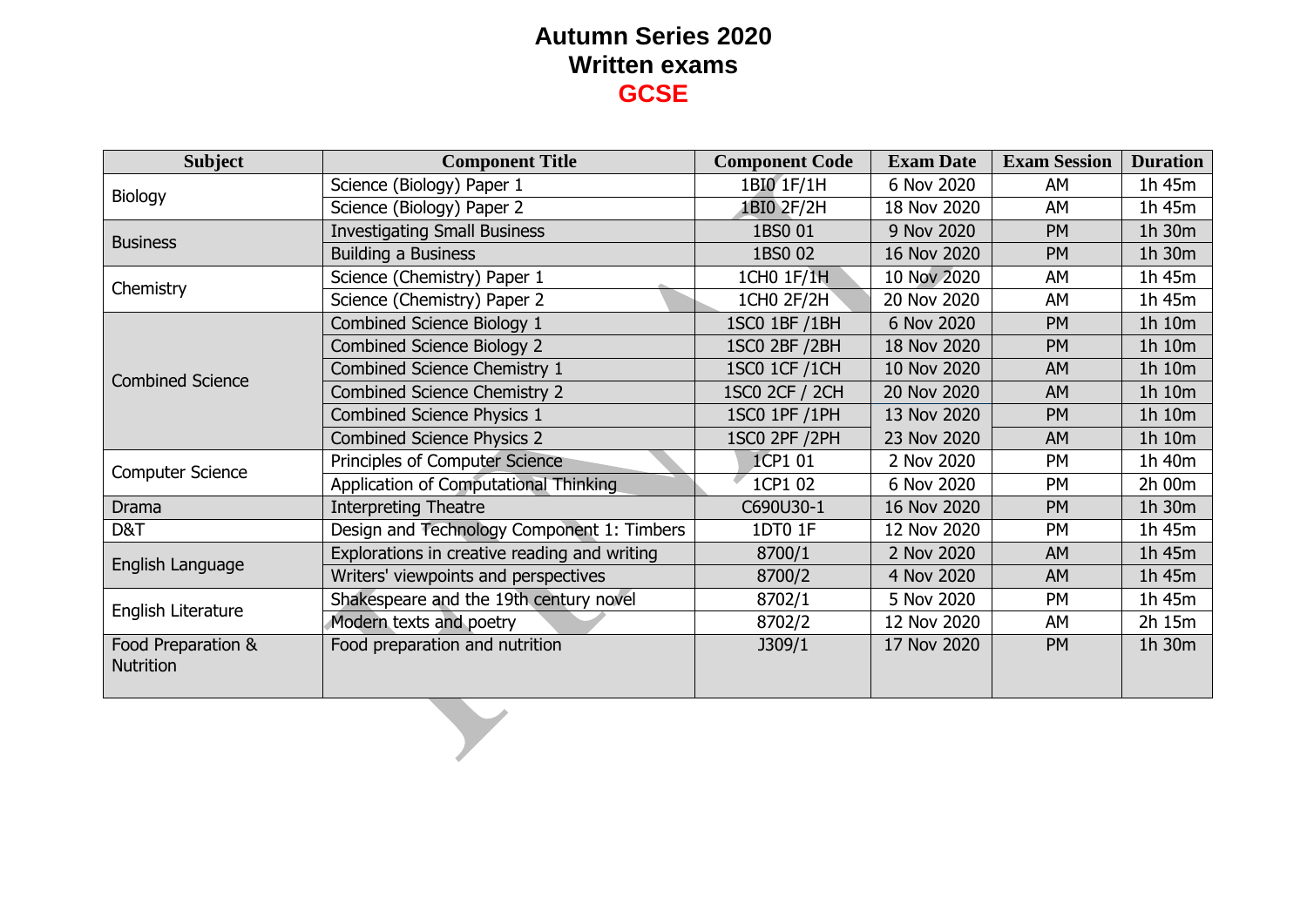| <b>Subject</b> | <b>Component Title</b>                                                                                                         | <b>Component Code</b> | <b>Exam Date</b> | <b>Exam</b>    | <b>Duration</b> |
|----------------|--------------------------------------------------------------------------------------------------------------------------------|-----------------------|------------------|----------------|-----------------|
|                |                                                                                                                                |                       |                  | <b>Session</b> |                 |
|                | Listening (f)                                                                                                                  | 8658/LF               | 4 Nov 2020       | PM             | 35m             |
|                | Listening (h)                                                                                                                  | 8658/LH               | 4 Nov 2020       | <b>PM</b>      | 45m             |
| French         | Reading (f)                                                                                                                    | 8658/RF               | 4 Nov 2020       | PM             | 45m             |
|                | Reading (h)                                                                                                                    | 8658/RH               | 4 Nov 2020       | <b>PM</b>      | 1 <sub>h</sub>  |
|                | Writing (f)                                                                                                                    | 8658/WF               | 11 Nov 2020      | <b>PM</b>      | 1 <sub>h</sub>  |
|                | Writing (h)                                                                                                                    | 8658/WH               | 11 Nov 2020      | PM             | 1h 15m          |
|                | Our natural world                                                                                                              | J384/01               | 11 Nov 2020      | <b>AM</b>      | 1h 15m          |
| Geography      | People and society                                                                                                             | J384/02               | 17 Nov 2020      | <b>AM</b>      | 1h 15m          |
|                | Geographical exploration                                                                                                       | J384/03               | 20 Nov 2020      | <b>PM</b>      | 1h 30m          |
|                | Listening (f)                                                                                                                  | 8668/LF               | 16 Nov 2020      | PM             | 35m             |
|                | Listening (h)                                                                                                                  | 8668/LH               | 16 Nov 2020      | <b>PM</b>      | 45m             |
| German         | Reading (f)                                                                                                                    | 8668/RF               | 16 Nov 2020      | <b>PM</b>      | 45m             |
|                | Reading (h)                                                                                                                    | 8668/RH               | 16 Nov 2020      | <b>PM</b>      | 1 <sub>h</sub>  |
|                | Writing (f)                                                                                                                    | 8668/WF               | 19 Nov 2020      | <b>PM</b>      | 1 <sub>h</sub>  |
|                | Writing (h)                                                                                                                    | 8668/WH               | 19 Nov 2020      | PM             | 1h 15m          |
|                | Thematic study and historic environment -<br>Crime and punishment in Britain c1000-<br>present                                 | 1HI0 10               | 11 Nov 2020      | <b>PM</b>      | 1h 15m          |
| <b>History</b> | Period study and British depth study -<br>Superpower relations and the Cold War<br>1941-91 / Early Elizabethan England 1558-88 | 1HI0 2R               | 16 Nov 2020      | <b>PM</b>      | 1h 45m          |
|                | Modern depth study - Modern depth study -<br>Weimar and Nazi Germany 1918-39                                                   | 1HI0 31               | 19 Nov 2020      | <b>AM</b>      | 1h 20m          |
|                |                                                                                                                                |                       |                  |                |                 |